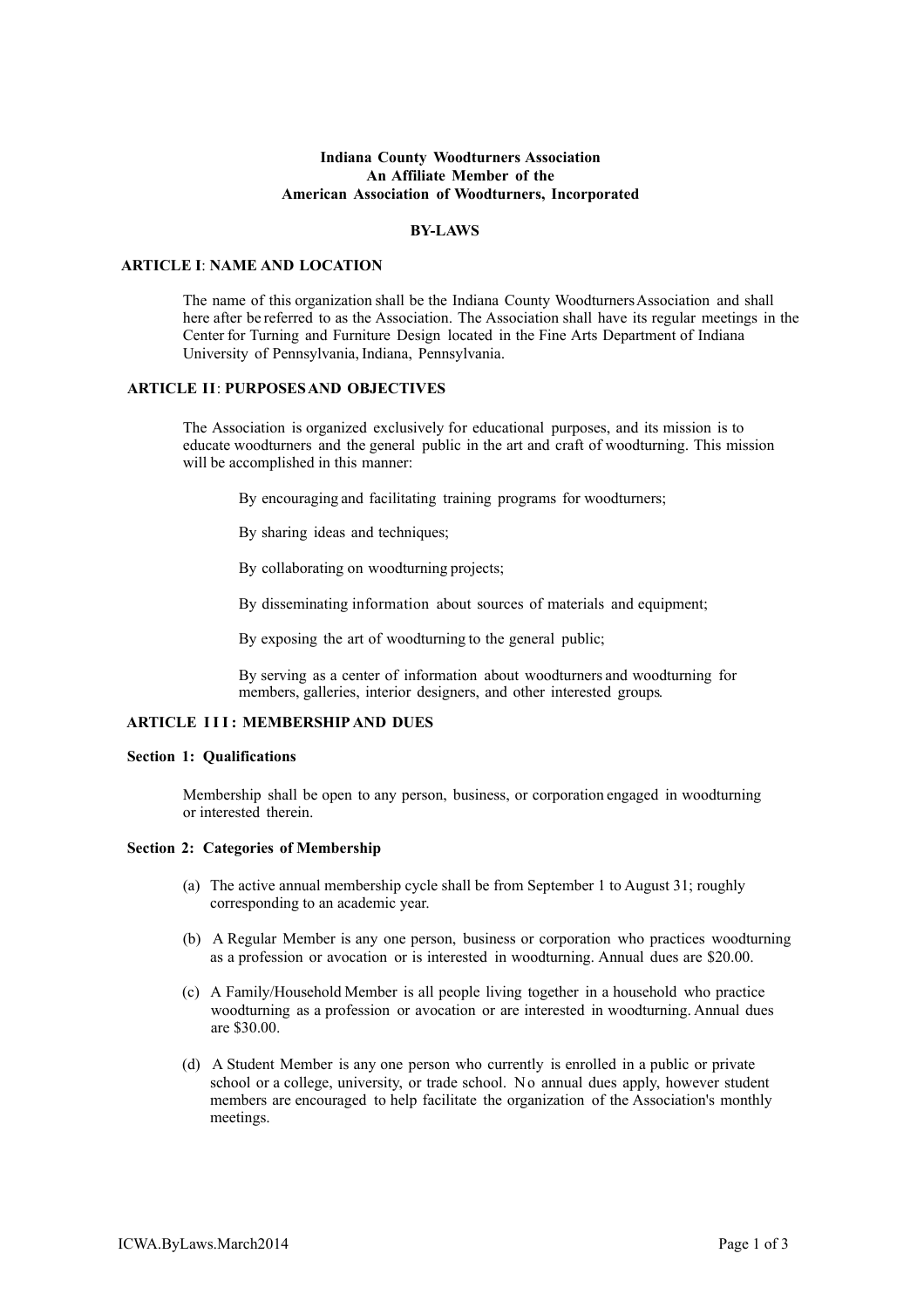### **Section 3: Membership Qualifications**

A person, business or corporation may become a member by written application on the forms provided by the Association, accompanied by payment of one year's dues. Members who join after March 1<sup>st</sup> of any year shall have their dues prorated to one half the regular dues payment. Dues are non-refundable. Student membership requires proof of student identification.

#### **Section 4: Payment of Dues and Termination of Membership**

To be a member in good standing, a member shall pay their dues no later than the last day of November for any calendar year. Dues may be paid to any officer of the Association. Any member whose dues are delinquent beyond the last day of December may have their membership terminated.

## **ARTICLE IV: MEETINGS**

#### **Section 1: Monthly Meetings**

Regular meetings of the Association shall be held each month as designated by the officers. It is at the regular meetings that all business of the Association shall be conducted and voted on by the Association members.

### **Section 2: Annual Meeting**

The Annual Meeting of the Association shall occur in January of each year. Board members of the Association shall be nominated and elected at this meeting in evennumbered years.

### **Section 3: Special Meetings**

Special meetings, demonstrations, workshops, or field-trips may take place at the discretion of the Association; No regular business shall be conducted at these events without prior approval of 25% of the membership of the Association.

#### **Section 4: Quorum**

For the purpose of conducting the business of the Association, 25% of the membership in good standing shall constitute quorum. All categories of paid memberships are entitled to vote if their dues are paid current.

## **ARTICLE V: BOARDOF DIRECTORS**

The Board of Directors of the Association shall consist of members in good standing, which through nomination and election of the Executive Board, administrate the duties and organization of the Association.

#### **Section 1: Number**

The Executive Board of the Association consists of:

- Four Officers: President, Vice President, Treasurer and Secretary.
- Two Members-at-Large.
- An *Ex Officio* Member to be appointed by the Director of The Center for Turning and Furniture Design at Indiana University of Pennsylvania.

No person shall hold more than one position at the same time.